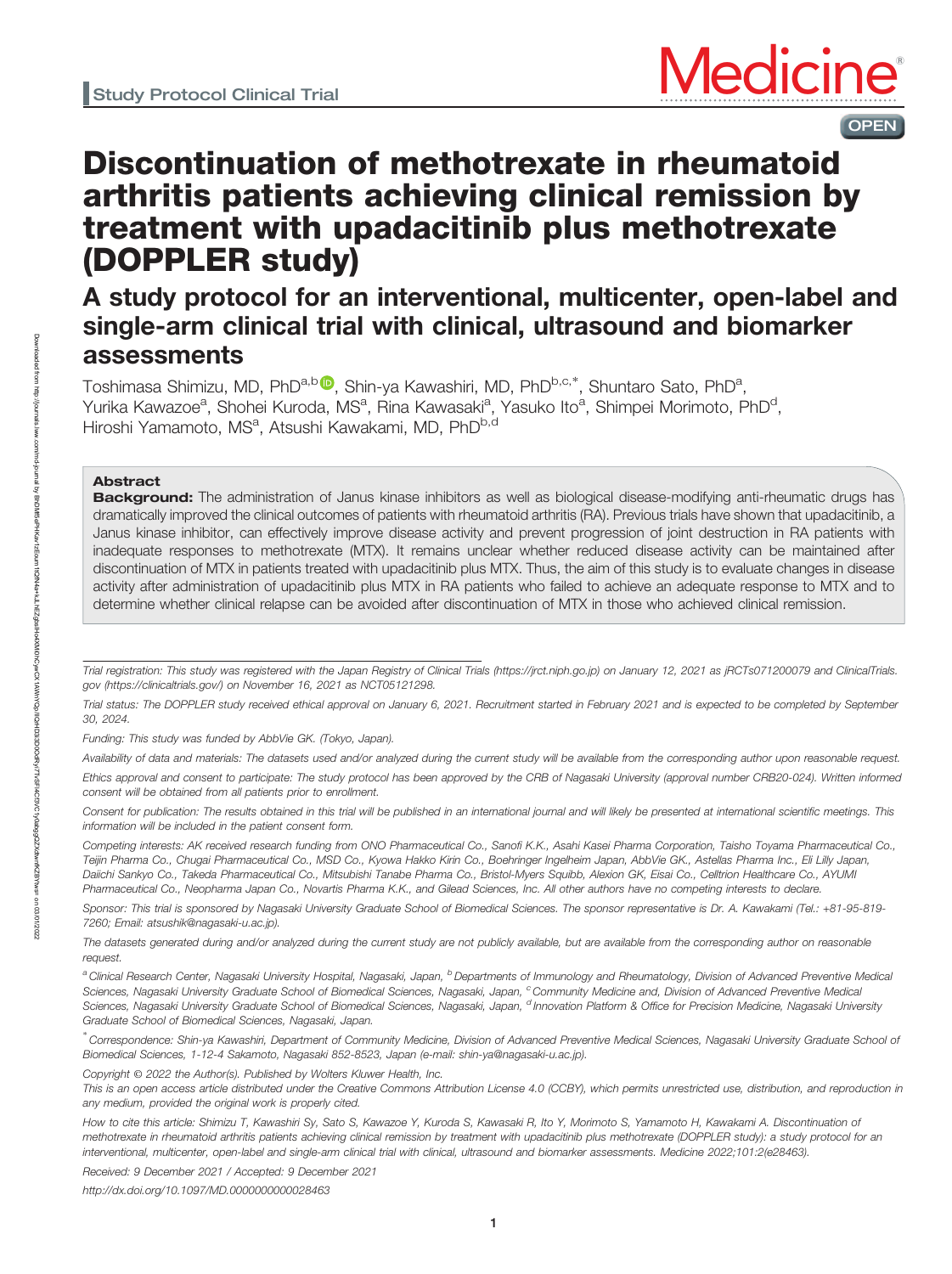Methods/design: The proposed study is an interventional, multicenter, open-label, single-arm clinical trial with a 48-week followup. The cohort will include 155 RA patients with at least moderate disease activity during treatment with MTX. Patients will receive upadacitinib and MTX will be discontinued for those who achieve clinical remission. Disease activity will be evaluated longitudinally by measuring clinical disease activity indices and with musculoskeletal ultrasound (MSUS). The primary endpoint is the proportion of patients who sustain a disease activity score-28- C reactive protein score of <3.2 from week 24 to 48 after a disease activity score-28- C reactive protein score of <2.6 at week 24. Important secondary endpoints are changes from baseline MSUS scores. Serum levels of multiple biomarkers, including cytokines and chemokines, will be comprehensively analyzed.

Discussion: The study results are expected to show the clinical benefit of the discontinuation of MTX after achieving clinical remission by treatment with upadacitinib plus MTX combination therapy. The strength of this study is the prospective evaluation of therapeutic efficacy using clinical disease activity indices and standardized MSUS, which can accurately and objectively evaluate disease activity at the joint level among patients drawn from multiple centers. Furthermore, parameters to predict clinical remission after administration of upadacitinib plus MTX combination therapy and nonclinical relapse after discontinuation of MTX will be screened by integrated multilateral assessments (i.e., clinical disease activity indices, MSUS findings, and serum biomarkers).

Abbreviations: AE = adverse event, bDMARD = biological disease-modifying anti-rheumatic drug, CCL = C-C motif chemokine ligand, CDAI = clinical disease activity index, CI = confidence interval, CRB = certified review board, CRP = C reactive protein, csDMARD = conventional synthetic disease-modifying anti-rheumatic drug, CXC = CXC motif, DAS28 = Disease Activity Score-28, DMARD = disease-modifying anti-rheumatic drug, e-CRF = electronic case report form, EDC = electronic data-capture, ESR = erythrocyte sedimentation rate, EULAR = European League Against Rheumatism, GS = grayscale, HAQ-DI = Health Assessment Questionnaire-Disability Index, IFN = interferon, JAK = Janus kinase, MCP = metacarpophalangeal, MMP-3 = matrix metalloproteinase-3, MSUS = musculoskeletal ultrasound, MTX = methotrexate, PD = power Doppler, RA = rheumatoid arthritis, SDAI = simplified disease activity index, vdH-mTSS = van der Heijde-modified total Sharp score.

Keywords: biomarker, Janus kinase inhibitor, musculoskeletal ultrasound, rheumatoid arthritis, upadacitinib

## 1. Introduction

Rheumatoid arthritis (RA) is a chronic autoimmune disease that causes synovitis in multiple joints.[1] Because uncontrolled RA can lead to joint destruction and functional disability, management of RA based on the "treat-to-target" strategy is important to control disease Activity.<sup>[2]</sup> Methotrexate (MTX) is a firstchoice conventional synthetic disease-modifying anti-rheumatic drug (csDMARD) for treatment of active RA. However, a considerable proportion of RA cases are refractory to MTX. In addition, adverse events (AEs) and tolerability issues may occur with long-term use of MTX. Thus, the next treatment choice is important for RA patients refractory to or intolerant of MTX. Janus kinase (JAK) inhibitors in addition to biological DMARDs (bDMARDs) have been used in the second phase of the European League Against Rheumatism (EULAR) recommendations, lading to better clinical outcomes, such as the achievement of clinical remission for patients with RA.[3]

Upadacitinib is a selective JAK1 inhibitor developed by AbbVie (Chicago, IL). The addition of JAK inhibitors, including upadacitinib, was reported to achieve clinical remission in nearly half of RA patients with inadequate responses to MTX.<sup>[4,5]</sup> Although there is little evidence, as the next step, it is important to determine whether minimal disease activity can be maintained even if MTX is discontinued after achieving clinical remission in patients treated with a combination of JAK inhibitors and MTX. Thus, it is necessary to investigate the maintenance of clinical non-relapse after discontinuation of MTX in RA patients who achieved clinical remission with upadacitinib plus MTX combination therapy.

Musculoskeletal ultrasound (MSUS) is widely applied as an imaging modality for clinical assessment of RA patients.<sup>[6,7]</sup> MSUS provides more accurate detection of synovial inflammation as compared to a clinical examination. In addition, MSUS is noninvasive, objective, relatively inexpensive, repeatable, and thus well-suited for treatment monitoring.<sup>[6,7]</sup> It is therefore important to assess disease activity and therapeutic response using MSUS as well as the clinical disease activity indices, including subjective parameters.<sup>[6–9]</sup> However, very few prospective multicenter collaborative studies have used standardized MSUS to evaluate the disease activity of RA.

We will evaluate the changes in disease activity by using MSUS as well as clinical disease activity indices so that the patients' disease activity will be assessed with greater accuracy. In addition, MSUS will be used to determine whether nonclinical relapse can be maintained after discontinuation of MTX by RA patients who achieved clinical remission. Furthermore, serum biomarker levels will also comprehensively analyzed. Lastly, patient parameters will be screened to predict nonclinical relapse after discontinuation of MTX by integrating multilateral assessments, including the clinical disease activity indices, MSUS findings, and serum biomarkers.

This clinical trial was named the "Discontinuation of methotrexate in rheumatoid arthritis patients achieving clinical remission by treatment with upadacitinib plus methotrexate (DOPPLER)" study. Herein, the final protocol (version 1.5; July 27, 2021) of the DOPPLER study is described.

#### 2. Objectives

#### 2.1. Primary objective

The principal objective of the study is to determine the proportion of RA patients who maintained nonclinical relapse after discontinuation of MTX after achieving clinical remission with upadacitinib plus MTX combination therapy.

#### 2.2. Secondary objectives

Following upadacitinib administration, disease activity will be assessed by MSUS. We will explore whether patients' baseline parameters, including clinical disease activity indices, MSUS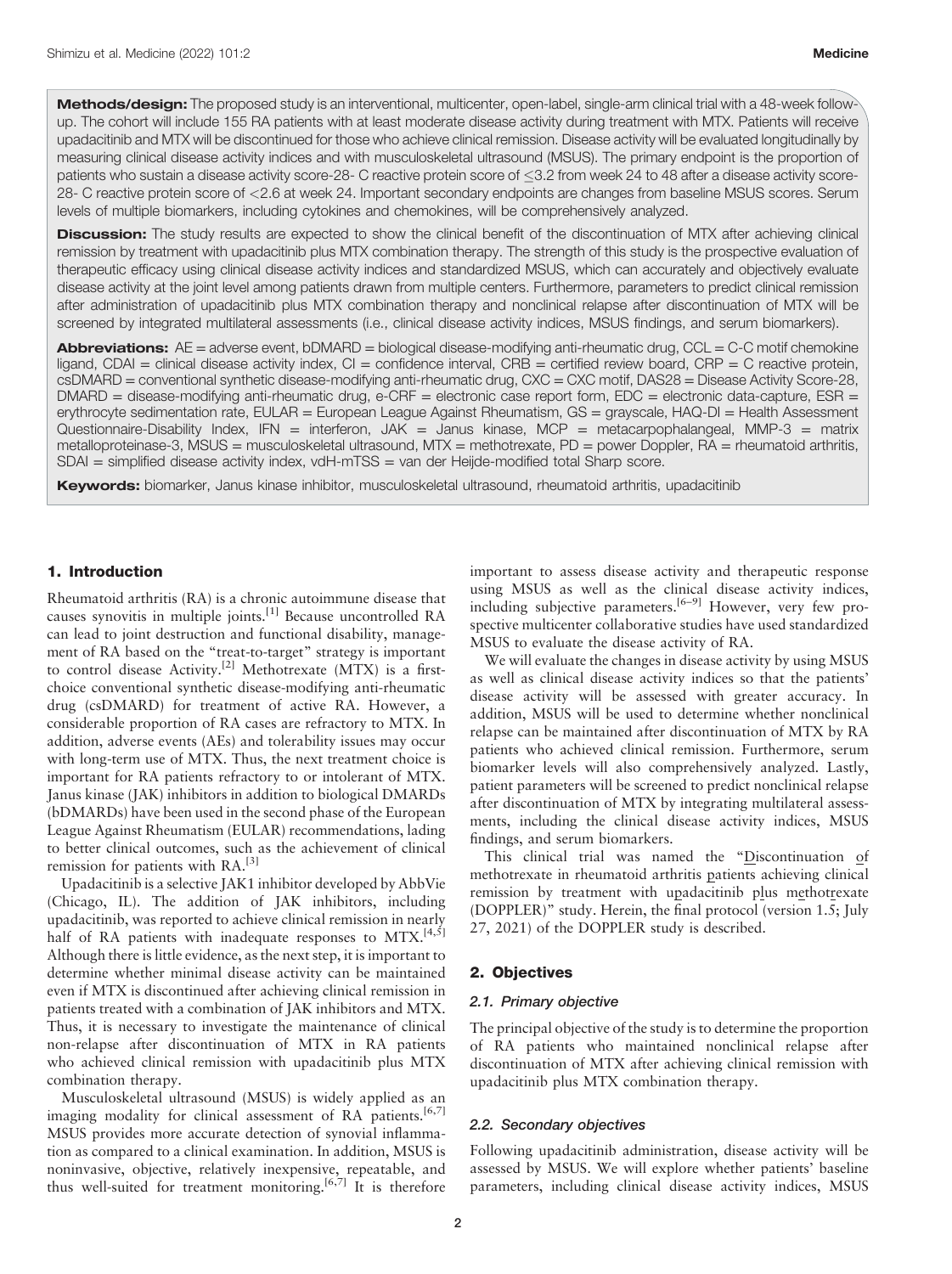scores, and serum biomarkers, can predict a clinical response after the administration of upadacitinib. In addition, we will explore whether patients' parameters, including clinical disease activity indices, MSUS scores, and serum biomarkers at the discontinuation of MTX, can predict a nonclinical relapse after the discontinuation of upadacitinib.

## 3. Methods/design

#### 3.1. Study design

The study was designed in accordance with the Standard Protocol Items: Recommendations for Interventional Trials and Consolidated Standards of Reporting Trials 2010 guidelines<sup>[7,8]</sup> (Additional File 1). The proposed study is a prospective, openlabel, single-arm, and interventional clinical trial that will be conducted at the following 53 centers: Nagasaki University Hospital, Hokkaido University Hospital, Hokkaido Medical Center for Rheumatic Diseases, Katayama Orthopedic Rheumatology Clinic, University of Tsukuba Hospital, Saitama Medical University Hospital, Aoki Medical Clinic, Chiba University Hospital, Yokohama City University Medical Center, Yokohama City University Hospital, Yokohama Minami Kyousai Hospital, Yoshimi Hospital, Toyota Kosei Hospital, Chubu Rosai Hospital, Kyoto University Hospital, University Hospital Kyoto Prefectural University of Medicine, Osaka Medical and Pharmaceutical University Hospital, Osaka City University Hospital, National Hospital Organization Osaka Minami Medical Center, Kindai University Hospital, Kita-Harima Medical Center, Kobe University Hospital, Okayama University Hospital, Yamaguchi Prefectural Welfare Agricultural Cooperative Association Nagato General Hospital, Kagawa University Hospital, Ehime University Hospital, Kochi Medical School Hospital, Hospital of the University of Occupational and Environmental Health, Tobata General Hospital, PS Clinic, National Hospital Organization Ureshino Medical Center, National Hospital Organization Miyakonojo Medical Center, Miyazaki Zenjinkai Hospital, Chiyoda Hospital, Yoshitama Clinic for Rheumatic Diseases, Eiraku Clinic, Japanese Red Cross Nagasaki Genbaku Hospital, National Hospital Organization Nagasaki Medical Center, Sasebo Chuo Hospital, Sasebo City General Hospital, Fukushima Medical University Hospital, Toho University Ohashi Medical Center, Niigata Rheumatic Center, Nara Medical University Hospital, Tohoku Medical and Pharmaceutical University Wakabayashi Hospital, Aomori Prefectural Central Hospital, Nippon Medical School Hospital, Kurume University Medical Center, Seirei Hamamatsu General Hospital, Marunouchi Hospital, St. Marianna University Hospital, Japanese Red Cross Ogawa Hospital, and Shinonoi General Hospital.

In total, 155 RA patients will receive upadacitinib for a duration of 48weeks. The study design is summarized in Figure 1.

#### 3.2. Approvals

The study protocol was approved by the certified review board (CRB) of Nagasaki University (CRB approval no.: CRB20-024) and is registered with the Japan Registry of Clinical Trials ([https://jrct.niph.go.jp](https://jrct.niph.go.jp/)) as jRCTs071200079 and ClinicalTrials. gov [\(https://clinicaltrials.gov](https://clinicaltrials.gov/)/) as NCT05121298. The study will be conducted in accordance with the study protocol, the principles of the Declaration of Helsinki, the Clinical Trials Act (Act No. 16 of April 14, 2017), the Act on the Protection of Personal Information, and all other pertinent regulations. Participants will be provided with an explanation regarding the study by their treating rheumatologist and asked to voluntarily sign an informed consent form before participation.

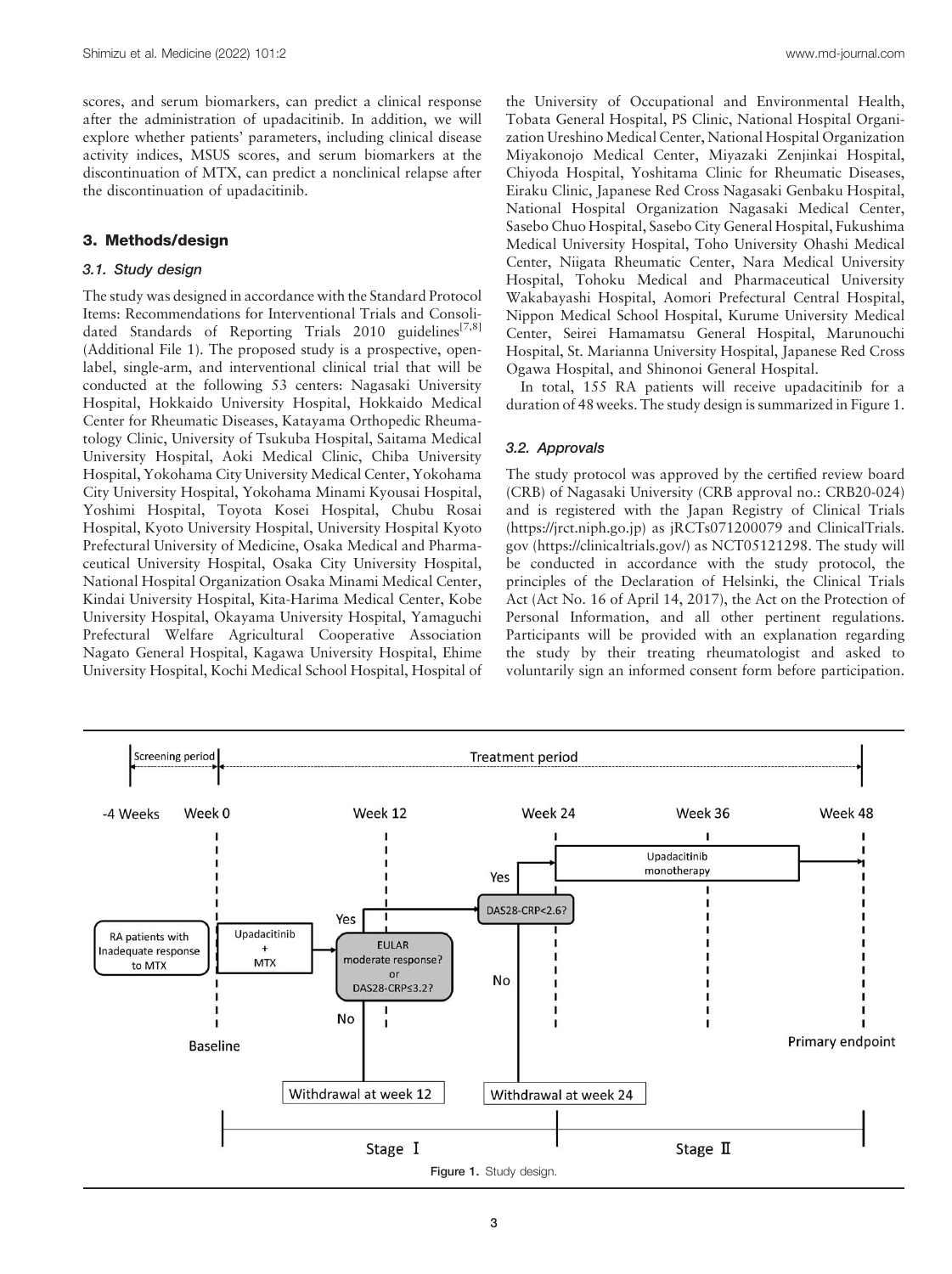## 3.3. Participants

**3.3.1. Inclusion criteria.** Patients must meet all of the following requirements prior to consideration for study inclusion: (1) age ≥20 years; (2) diagnosis of RA based on the American College of Rheumatology/EULAR 2010 RA Classification Criteria<sup>[10]</sup>; (3) at least moderate disease activity defined as a Disease Activity Score 28 (DAS28)-C reactive protein (CRP) score of >3.2 at the time of eligibility evaluation; (4) at least one power Doppler (PD) positive joint of 22 joints examined by MSUS at the time of eligibility evaluation,  $(5)$  treatment with MTX for  $\geq 8$  weeks prior to providing consent, including 4 weeks or more at the same dosage of 6–16mg per week; and (6) ability and willingness to provide written informed consent and comply with the requirements of the study protocol.

3.3.2. Exclusion criteria. The exclusion criteria are as follows: (1) concurrent use of a corticosteroid equivalent to  $>7.5$  mg/d of prednisolone; (2) applicable an item for the contraindication of upadacitinib (3) previous use of a JAK inhibitor; (4) treatment with a corticosteroid and change in dosage within 4weeks prior to providing consent; (5) treatment with a csDMARD, other than MTX, within 2weeks prior to providing consent; (6) treatment with a biologic DMARD or a biosimilar DMARD (i.e., infliximab, biosimilar of infliximab, adalimumab, golimumab, certolizumab pegol, tocilizumab, sarilumab, or abatacept) within 8weeks prior to providing consent; (7) treatment with a tumor necrosis factor (TNF) inhibitor (i.e., etanercept or biosimilar of etanercept) within 4weeks prior to providing consent; (8) use of a prohibited drug or therapy, other than the agents noted above, within 4 weeks prior to providing consent; (9) any complication, other than RA, causing a musculoskeletal disorder (i.e., ankylosing spondylarthritis, reactive arthritis, psoriatic arthritis, crystal-induced arthritis, systemic lupus erythematosus, systemic scleroderma, inflammatory myopathy, or mixed connective tissue disease); (10) current pregnancy, breastfeeding, or noncompliant with a medically approved contraceptive regimen during and 12months after the study period; or (11) inappropriateness for inclusion in this study as determined by the investigators.

3.3.3. Intervention. Patients will receive upadacitinib at 15 mg/ day and continue to receive the same dosage of MTX with or without a corticosteroid for 24weeks (Stage I). If a EULARdefined moderate response or a DAS28-CRP score of  $\leq$ 3.2 is achieved at 12 weeks with a DAS28-CRP score of <2.6 at 24 weeks, MTX will be discontinued and upadacitinib with or without a corticosteroid will be continued until week 48 (Stage II). Patients not achieving a EULAR-defined moderate response and a DAS28-CRP score of  $\leq$ 3.2 at 12 weeks or  $<$ 2.6 at 24 weeks will be excluded from this study.

During the study period, the following treatments are prohibited: administration of a bDMARD or JAK inhibitor, other than upadacitinib; concomitant use of an immunosuppressant (i.e., azathioprine, cyclophosphamide, or cyclosporine), csDMARD, other than MTX, or an oral corticosteroid equivalent to >7.5mg/day of prednisolone; intra-articular corticosteroid injections at the joints; and any nonsteroidal anti-inflammatory drug suppository. During the study period, the dosage of any oral nonsteroidal anti-inflammatory drug can be modified within the range approved in Japan.

3.3.4. Patient discontinuation criteria. A patient may be prematurely withdrawn from the study for the following reasons:

- Discontinuation of upadacitinib for more than 7 consecutive days
- Failure to achieve a EULAR-defined moderate response and a DAS28-CRP score of  $\leq$ 3.2 at week 12
- Failure to achieve a DAS28-CRP score of <2.6 at week 24
- Discontinuation of MTX for more than 2 consecutive weeks during Stage I
- Any clinical relapse, defined as an increase in a DAS28 erythrocyte sedimentation rate (ESR) score of ≥3.2 due to elevated disease activity of RA, after discontinuation of MTX
- Patient request to quit the trial
- Patient request to change or discontinue treatment
- Any AE inhibiting continued participation
- Pregnancy
- Discretion of the principal investigator to discontinue trial participation to ensure patient safety

## 3.4. Outcome measurements

Study visits will be conducted at baseline and 12, 24, 36, and 48 weeks after initiation of upadacitinib administration. The assessments are presented in Table 1. Clinical physicians will be blinded to joint assessments by MSUS.

3.4.1. Clinical disease activity. Clinical disease activity will be evaluated by each attending physician (Japan College of Rheumatology-certified rheumatologists) based on the values of the DAS28-ESR, DAS28-CRP score, clinical disease activity index (CDAI), simplified disease activity index (SDAI), and the EULAR response criteria.<sup>[11]</sup> At each visit, 28 joints, including the bilateral glenohumeral, elbow, wrist, metacarpophalangeal (MCP), interphalangeal, proximal interphalangeal of the hand, and knee joints, will be assessed for tenderness and swelling. Global and pain assessment and evaluator global assessment of each patient will be established on a 0–100-mm visual analog scale, and functional assessment will be scored according to the Health Assessment Questionnaire-Disability Index (HAQ-DI).

3.4.2. MSUS assessments. Participants will undergo imaging by MSUS at baseline and 12, 24, 36, and 48weeks. Each MSUS examination will be conducted by a Japan College of Rheumatology-certified sonographer. Systematic multiplanar grayscale (GS) and PD examinations of the joints will be performed using a multifrequency linear transducer (12–24 MHz). PD will be used depending on which Doppler modality of the individual machine is the most sensitive. The Doppler settings will be adjusted at each hospital in accordance with published recommendations.<sup>[12,13]</sup> There will be no change in the MSUS settings during the study and no software upgrade.

Articular synovitis will be assessed by MSUS at dorsal views of 22 joints, including the bilateral wrist joints, 1st–5th MCP joints, interphalangeal joints, and 2nd–5th proximal interphalangeal joints. Each joint will be scored for GS and PD on a scale of 0 to 3 in a semiquantitative manner. The sum of the GS or PD scores will be considered the total GS or PD score, respectively. The Outcome Measures in Rheumatology-EULAR combined PDUS score (i.e., the combined PD score) and Global Outcome Measures in Rheumatology-EULAR Synovitis score will also be assessed.<sup>[14,15]</sup> The combined PD score will be combined with synovial hypertrophy as indicated by the GS and PD scores.<sup>[14,15]</sup>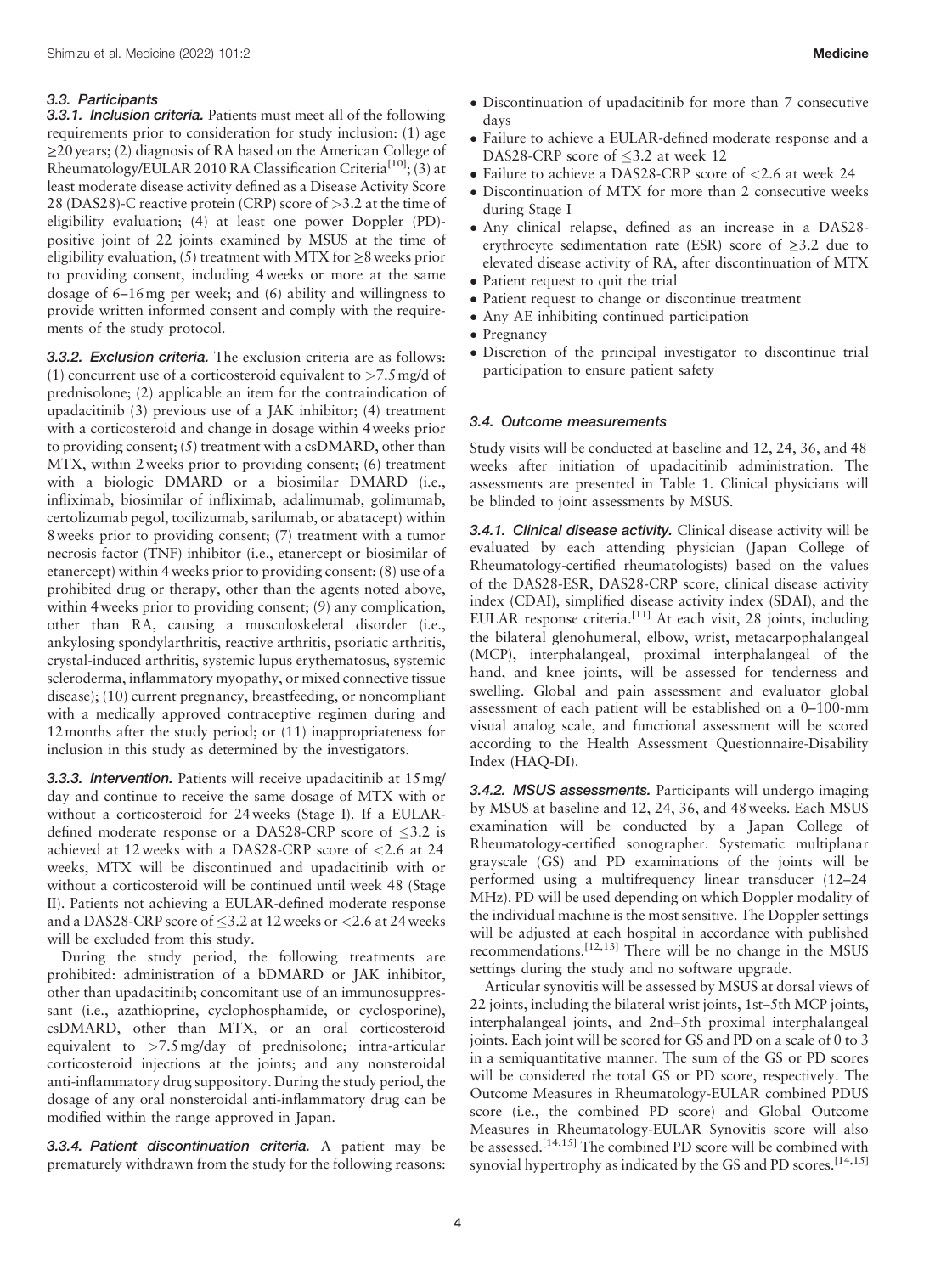## Table 1

#### Treatment schedule and outcome measures.

| <b>Study phase</b><br><b>Study week</b>     | <b>Baseline screening</b> |      | <b>Study period</b> |       |       | End   | <b>Discontinuation</b> |
|---------------------------------------------|---------------------------|------|---------------------|-------|-------|-------|------------------------|
|                                             | wk $-4$ to 0              | wk 0 | wk 12               | wk 24 | wk 36 | wk 48 | wk 0-48                |
| Inclusion/exclusion                         |                           |      |                     |       |       |       |                        |
| Demographics                                |                           |      |                     |       |       |       |                        |
| Enrollment                                  |                           |      |                     |       |       |       |                        |
| Research drug administration                |                           |      |                     |       |       |       |                        |
| Adherence to research drug                  |                           |      |                     |       |       |       |                        |
| Concomitant medications/combination therapy |                           |      |                     |       |       |       |                        |
| Adverse events                              |                           |      |                     |       |       |       |                        |
| Vital signs                                 |                           |      |                     |       |       |       |                        |
| DAS28 joint assessment                      |                           |      |                     |       |       |       |                        |
| VAS assessments                             |                           |      |                     |       |       |       |                        |
| • Patient pain                              |                           |      |                     |       |       |       |                        |
| · Patient global assessment                 |                           |      |                     |       |       |       |                        |
| VAS assessment                              |                           |      |                     |       |       |       |                        |
| Physician global assessment                 |                           |      |                     |       |       |       |                        |
| DAS28-CRP                                   |                           |      |                     |       |       |       |                        |
| DAS28-ESR                                   |                           |      |                     |       |       |       |                        |
| EULAR response criteria                     |                           |      |                     |       |       |       |                        |
| CDAI, SDAI                                  |                           |      |                     |       |       |       |                        |
| HAQ-DI                                      |                           |      |                     |       |       |       |                        |
| Laboratory                                  |                           |      |                     |       |       |       |                        |
| Blood chemistry                             |                           |      |                     |       |       |       |                        |
| Hematology                                  |                           |      |                     |       |       |       |                        |
| RF-ACPA-MMP-3                               |                           |      |                     |       |       |       |                        |
| Cytokines/chemokines                        |                           |      |                     |       |       |       |                        |
| Musculoskeletal ultrasound                  |                           |      |                     |       |       |       |                        |
| X-ray                                       |                           |      |                     |       |       |       |                        |

A range of  $\pm 2$  weeks is allowed for each visit day.

The evaluation at discontinuation would be conducted within 2 weeks from the date of discontinuation.

ACPA=anti-cyclic citrullinated peptide antibody, CDAI=clinical disease activity index, CRP=C-reactive protein, DAS28=Disease Activity Score 28, ESR=erythrocyte sedimentation rate, EULAR=European Alliance of Associations for Rheumatology, HAQ-DI=Health Assessment Questionnaire Disability Index, MMP-3=matrix metalloproteinase-3, RF=rheumatoid factor, SDAI=simplified disease activity index, VAS = visual analog scale.

3.4.3. X-ray imaging. X-ray imaging of the bilateral hands (posteroanterior view) and feet (anteroposterior view) will be conducted. Joint damage progression will be evaluated based on the van der Heijde-modified total Sharp score (vdH-mTSS) of 16 areas of each hand for erosions and 15 for joint-space narrowing.[16]

3.4.4. Biomarker measurements. Patient serum concentrations of the following biomarkers will be measured: rheumatoid factor (RF) using the latex agglutination turbidimetric immunoassay (LZ test "Eiken" RF; Eiken Chemical Co., Ltd., Tokyo, Japan). Anti-cyclic citrullinated peptide antibodies will be measured using a chemiluminescent immunoassay (STACIA MEBLux CCP test, Medical and Biological Laboratories, Aichi, Japan). Matrix metalloproteinase-3 will be measured using latex turbidimetric immunoassay (Panaclear matrix metalloproteinase-3 "Latex"; Sekisui Medical Co., Ltd., Tokyo, Japan). Multiplex cytokine/ chemokine bead assays will be performed using diluted serum supernatants and the MILLIPLEX MAP Human Cytokine/ Chemokine Magnetic Bead Panel (Merck KGaA, Darmstadt, Germany) and the Bio-Plex Pro Human Cytokine Assays (Bio-Rad Laboratories, Inc., Hercules, CA) and analyzed with a Bio-Plex MAGPIX Multiplex Reader (Bio-Rad Laboratories, Inc.) in accordance with the manufacturers' instructions.

The cytokines/chemokines for measurement with the bead panel will include interleukin  $(IL)-1\alpha$ , IL-1 $\beta$ , IL-1 receptor antagonist, IL-2, IL-4, IL-5, IL-6, IL-7, IL-8, IL-10, IL-12 (p40), IL-12 (p70), IL-13, IL-15, IL-17A, IL-17F, IL-18, IL-22, IL-27, interferon (IFN)- $\gamma$ , IFN- $\alpha$ 2, CXC motif (CXC)L1 (growthrelated oncogene), granulocyte-macrophage colony-stimulating factor, granulocyte colony-stimulating factor, C-X3-C motif ligand 1 (fractalkine), flt-3 ligand, fibroblast growth factor-2, eotaxin, epidermal growth factor, vascular endothelial growth factor, platelet-derived growth factor-AA, soluble CD40 ligand, TNF- $\alpha$ , TNF- $\beta$ , transforming growth factor- $\alpha$ , C-C motif chemokine ligand (CCL)4 (macrophage inflammatory protein [MIP]-1 $\beta$ ), CCL3 (MIP-1 $\alpha$ ), CCL22 (macrophage-derived chemokine), CCL7 (MCP-3), CCL2 (MCP-1), CXCL10 (IFNg-inducible protein-10), vascular cell adhesion molecule-1, and intercellular adhesion molecule-1.

#### 3.5. Study endpoints

**3.5.1. Primary endpoint.** The primary endpoint is maintenance of a DAS28-CRP score of  $\leq$ 3.2 from week 24 to 48 in patients who achieve a DAS28-CRP score of <2.6 at week 24.

3.5.2. Secondary endpoints. The secondary endpoints of this study are as follows: (1) achievement of a DAS28-CRP score of 3.2 at weeks 12, 24, and 36; (2) achievement of a DAS28-CRP score of  $\langle 2.6 \rangle$  at weeks 12, 24, 36, and 48; (3) clinical relapse (DAS28-CRP score of >3.2) at week 48 in patients who achieved a DAS28-CRP score of <2.6 at week 24; (4) achievement of an EULAR-defined moderate response at week 12; (5) changes in DAS28-ESR and DAS28-CRP scores from baseline to weeks 12, 24, 36, and 48; (6) changes in DAS28-ESR and DAS28-CRP scores from week 24 to 36 and 48; (7) changes in CDAI and SDAI values from baseline to weeks 12, 24, 36, and 48; (8) changes in CDAI and SDAI values from week 24 to 36 and 48; (9) achievement of a CDAI of  $\leq$  2.8 at weeks 12, 24, 36, and 48; (10) achievement of a SDAI of  $\leq$ 3.3 at weeks 12, 24, 36, and 48; (11) changes in biomarker serum levels from baseline to weeks 12, 24, 36, and 48; (12) changes in biomarker serum levels from week 24 to 36 and 48; (13) changes in total PD and GS scores and combined PD score from baseline to weeks 12, 24, 36, and 48;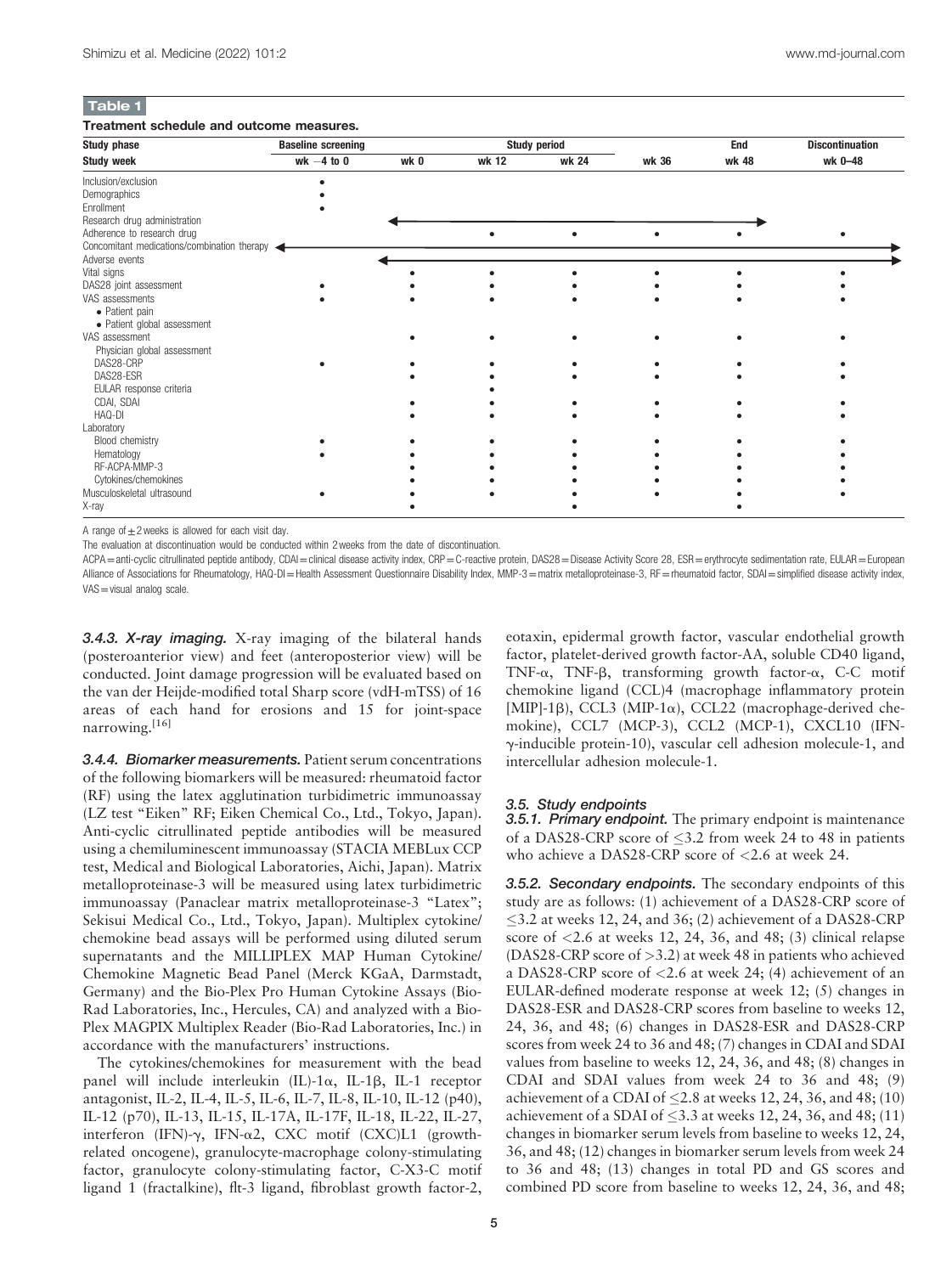(14) changes in total PD and GS scores and combined PD score from week 24 to 36 and 48; (15) change in vdH-mTSS from baseline to weeks 24 and 48; (16) change in vdH-mTSS from week 24 to 48; (17) change in the HAQ-DI data from baseline to weeks 12, 24, 36, and 48; and (18) change in the HAQ-DI data from week 24 to 36 and 48.

3.5.3. Exploratory endpoints. For further research, the following exploratory endpoints will be assessed:

- 1. DAS28-ESR and DAS28-CRP scores at baseline and weeks 12, 24, 36, and 48
- 2. Patient pain visual analog scale score at baseline and weeks 12, 24, 36, and 48
- 3. Total PD and GS scores and combined PD score at baseline and weeks 12, 24, 36, and 48
- 4. VdH-mTSS at baseline and weeks 24 and 48
- 5. HAQ-DI at baseline and weeks 12, 24, 36, and 48
- 6. Biomarker serum levels at baseline and weeks 12, 24, 36, and 48

#### 3.6. AEs

All AEs that occur between the baseline visit and the end of week 48 will be recorded. If necessary, the investigators will administer appropriate treatments. A serious AE is defined as any adverse reaction resulting in any of the following outcomes: lifethreatening condition or death; a condition that requires inpatient hospitalization or prolongation of existing hospitalization; and any condition threatening to cause disability or disability, congenital anomaly, or birth defect. All serious AEs will be documented in the medical records and reported to the CRB by the responsible investigator in accordance with Japanese regulations.

#### 3.7. Data collection and management

In this study, the data of each patient will be entered into an online, web-based electronic data-capture (EDC) system in the form of an electronic case report (e-CRF). The data of biomarkers, such as cytokines, reassessment MSUS results, and vdH-mTSS results will be collected as external data in electronic data format (e.g., Excel or comma-separated values), rather than entered into the EDC. According to the schedule presented in Table 1, the investigator will collect data at each patient visit during the study period. Appropriate and authorized persons (investigators, clinical trial physicians, and clinical trial collaborators) will be provided access to the EDC system in order to enter and modify the collected patient data. All data recorded in the e-CRF will be checked for consistency with the original materials.

All study findings and documents will be regarded as confidential. Patients will be identified on the e-CRF by an anonymous number, not by name. The confidentiality of all documents that identify the patient will be maintained by the investigator to ensure patient anonymity. During the study, a sponsor-investigator will perform regular site visits to review protocol compliance, conduct source data verification, assess drug accountability and management, and ensure that the study is being conducted according to pertinent regulatory and protocol requirements.

## 3.8. Sample size

First, the predicted point estimate and 95% confidence interval (CI) of the primary endpoint is 0.65 with a half-width of 10% of the 95% CI in the ORAL-Shift trial.<sup>[17]</sup> Variability of the estimate, one-sided width 95% CI, is clinically valid. The sample size required at the start of upadacitinib monotherapy was calculated as 84. Next, in consideration that 60% of patients achieved a DAS28-CRP score < 2.6 with upadacitinib plus MTX combination therapy in the SELECT-COMPARE<sup>[4]</sup> and SE-LECT-SUNRISE<sup>[18]</sup> trials, the sample size necessary at the start of upadacitinib plus MTX combination therapy was calculated as 140. Here, the candidate predicted point estimates were calculated as 0.4 and 0.7 for the SELECT-COMPARE and SELECT-SUNRISE trials, respectively. The cohort of the SELECT-COMPARE trial was non-Japanese, while that of the SELECT-SUNRISE trial was Japanese. The majority, if not all, of the patients in the proposed cohort will be Japanese. The cohort of the proposed cohort is planned to be similar to that of the SELECT-SUNRISE trail. Because the cohorts will not likely be completely comparable, the effect was considered more conservatively than in the SELECT-SUNRISE trail, as the point estimate of the proposed study is 0.60. Finally, assuming that the dropout rate over the entire study period will be 10%, the target sample size was calculated as 155.

## 3.9. Statistical analysis

The primary analysis is planned to estimate the 95% CI of the primary endpoint (section 3.5.1) via Wilson's score interval.<sup>[12]</sup> The primary endpoint will be evaluated from a set of participants who achieved a DAS28-CRP score of  $\langle 2.6 \rangle$  during upadacitinib plus MTX combination therapy (Stage I). The primary analysis will control for type I errors at the 5% significance level. To support the clinical interpretation of the results of the primary analysis, participant-wise time courses of the DAS28-ESR and DAS28-CRP scores will be plotted. The distribution of changes in the total PD and GS scores and the combined PD scores will be summarized as histograms. Other statistical analyses are planned to explore the relationships between the measured results obtained as exploratory outcomes, as detailed in section 3.5.3. All other analyses will be considered as exploratory and will not be adjusted for multiplicity.

## 4. Discussion

The main purpose of this clinical trial is to determine whether clinical relapse of RA can be avoided after discontinuation of MTX in patients who achieved clinical remission with upadacitinib plus MTX combination therapy.

The introduction of JAK inhibitors and bDMARDs has dramatically improved the management of a relatively large number of RA patients.<sup>[3]</sup> In addition, several studies have evaluated changes in disease activity after discontinuation of MTX in RA patients who achieved a good response to MTX plus bDMARDs or JAK inhibitors.<sup>[17,19-21]</sup> The ORAL-Shift trial showed that tofacitinib monotherapy after discontinuation of MTX was not inferior to continued tofacitinib plus MTX combination therapy, as determined by changes in the DAS28- ESR scores of RA patients who achieved low disease activity with tofacitinib plus  $\widehat{M}TX$ .<sup>[17]</sup> However, no clinical study has yet evaluated disease activity using MSUS after discontinuation of MTX in RA patients who achieved clinical remission during treatment with MTX plus bDMARDs or JAK inhibitors.

Thus, the strength of this study is the prospective evaluation of treatment effects using MSUS, which can accurately and